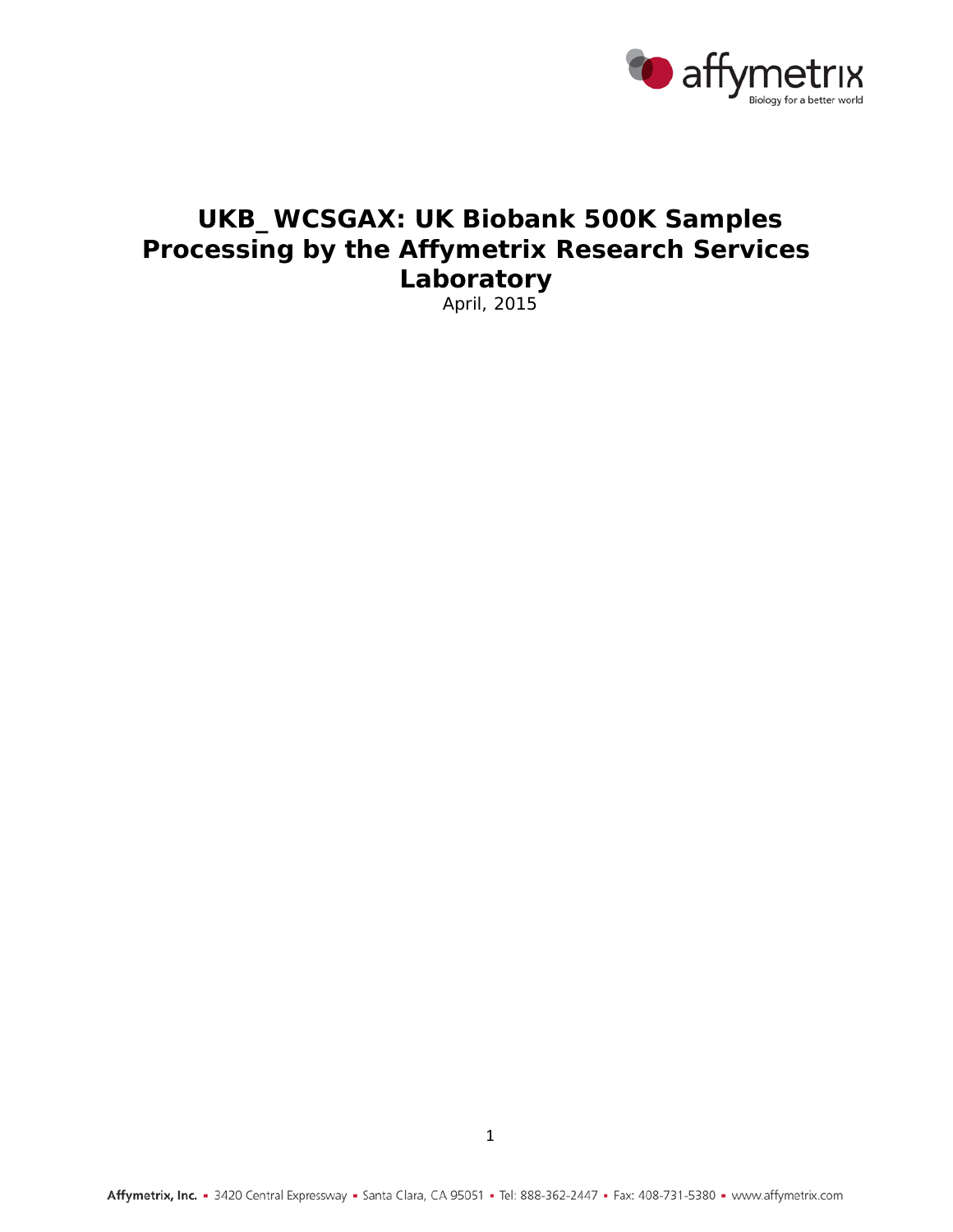

## **Contents**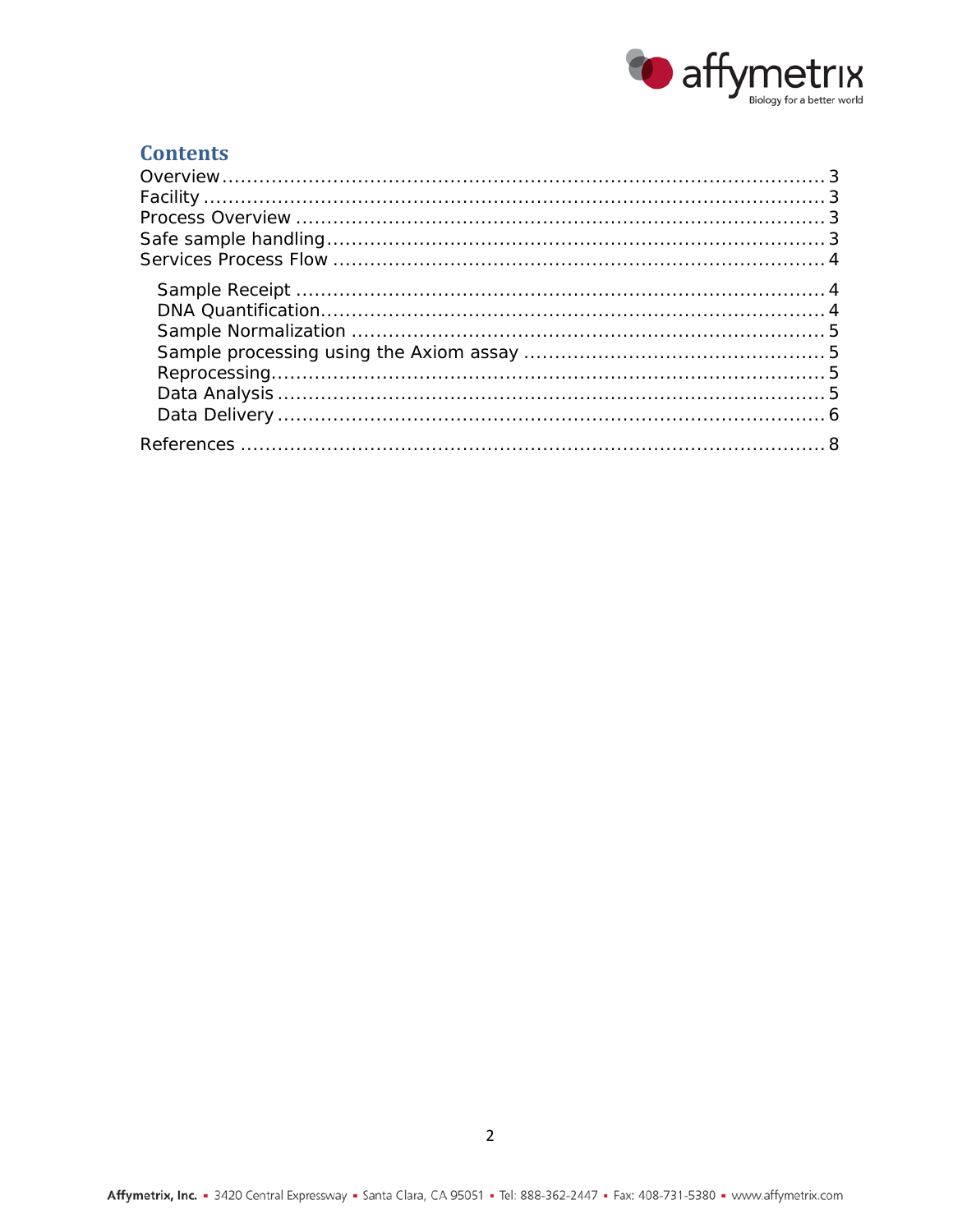

# <span id="page-2-0"></span>**Overview**

The Affymetrix Research Services Laboratory (ARSL) located in Santa Clara, CA will have processed 500,000 samples for the UK Biobank and UKBiLEVE projects by June, 2015. This document describes the processing of samples from receipt to delivery of genotypes. Details of analysis for these projects are given in another document (see Reference [1\)](#page-7-1).

# <span id="page-2-1"></span>**Facility**

Bioinformatics Services (BiS) personnel fulfill the data analysis and project management functions for services projects. Lab personnel perform incoming sample quality control steps and Axiom assay biochemistry workflow. Pre-Whole Genome Amplification (WGA) and post-WGA activities are performed in separate areas to minimize PCR contamination risk.

Pre-WGA: The Pre-WGA Room is a positive pressure environment with limited personnel access and dedicated garments and equipment. All refrigerators and freezers in this space are real-time monitored for any temperature deviations. Samples are tracked by Affymetrix in-house developed laboratory information management system (LIMS). Non-amplified template (genomic DNA samples) received in 96-well microtiter plates undergo accessioning and LIMS registration, quantification, and generation of normalized daughter sample plates. Such daughter sample plates are then genotyped on the Axiom platform in the Axiom main laboratory. Original gDNA sample plates received from UKBiobank never leave the Pre-WGA lab other than for return shipment to the customer or disposal.

*Main Axiom® Lab*: The main Axiom® Lab is where normalized genomic DNA sample plates are processed to genotype data. This is a negative pressure environment with dedicated garments and equipment. Normalized sample plates are tracked via LIMS through all steps of sample processing in this space.

# <span id="page-2-2"></span>**Process Overview**

- 1) Affymetrix provides blank barcoded 96-well plates and seals to UK Biobank
- 2) UK Biobank plates DNA samples and prepares the plates for return shipment to Affymetrix
- 3) Receipt and accessioning of the DNA sample plates upon return to Affymetrix
- 4) DNA concentration readings by Affymetrix
- 5) Normalization of DNA to working concentration
- 6) Processing of samples on the Axiom assay
- 7) Reprocessing as necessary
- 8) Data Analysis
- 9) Data Delivery

# <span id="page-2-3"></span>**Safe sample handling**

To minimize the possibility of contamination, degradation, loss, and mistracking, we have automated most steps in the process to minimize handling of customer plates. The process is detailed in the flowchart below, with steps utilizing robotics noted.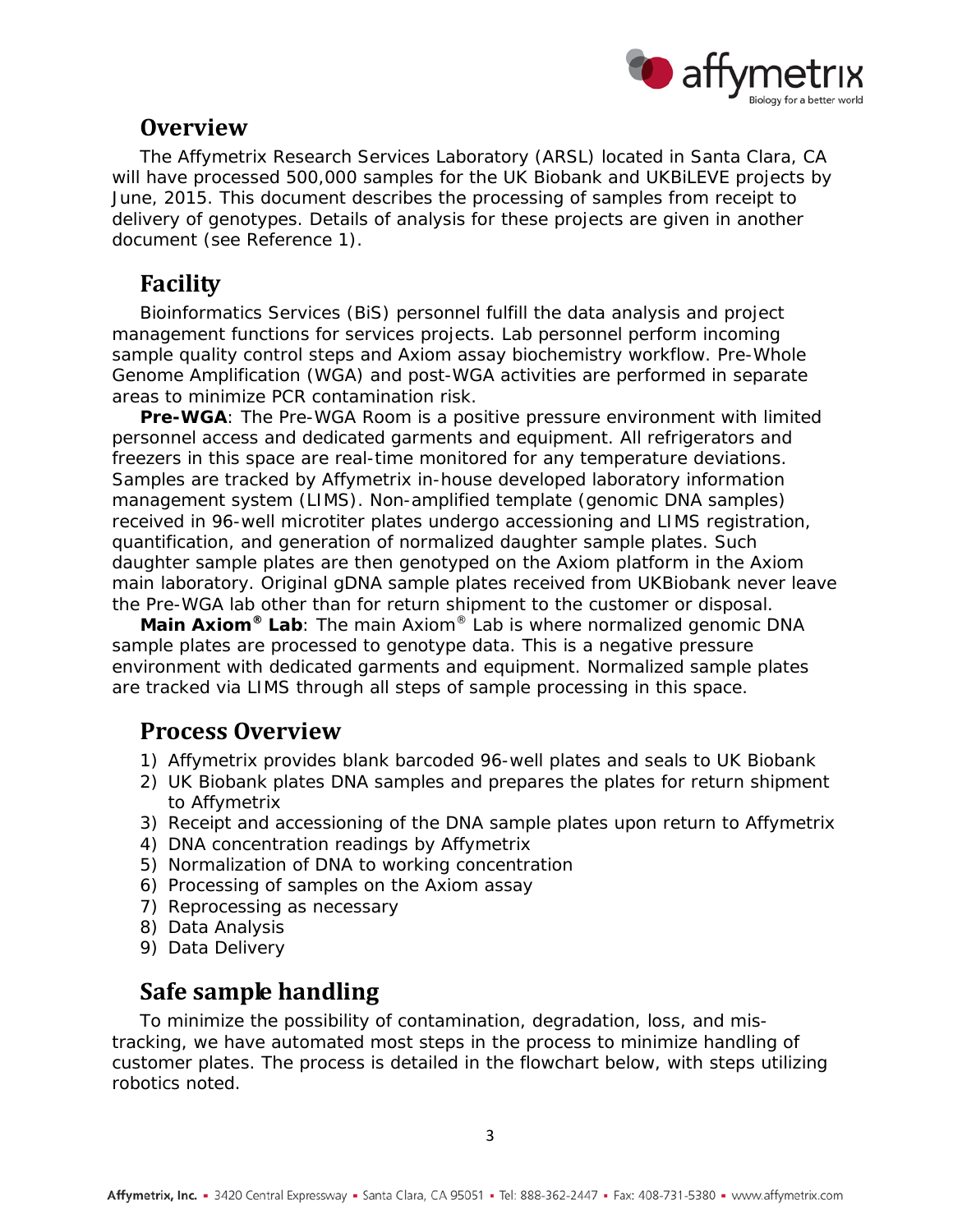



#### **SAMPLE HANDLING WORKFLOW**

All gDNA samples (original and normalized aliquots) are stored in temperaturemonitored freezers, inside restricted access laboratory areas. Samples are tracked during the entire Axiom assay process using Affymetrix proprietary Laboratory Information Management System (LIMS) software.

# <span id="page-3-0"></span>**Services Process Flow**

#### <span id="page-3-1"></span>*Sample Receipt*

UK Biobank shipped DNA sample plates to Affymetrix on an ongoing basis with the schedule set and distributed by the UKBiobank Program Manager. Sample plates were shipped on dry ice using shipping boxes provided by Affymetrix. Upon shipment, the UKBiobank Clinical Trial Service Unit (CTSU) uploaded the manifest file to a secure cloud location accessible only by CTSU and a select group of Affymetrix employees involved in project management.

Prior to shipment to the UK Biobank, plate barcodes were associated with the project in the LIMS database. Upon receipt of the plates, Affymetrix lab personnel scanned plate barcodes into the LIMS interface accession screen, causing the underlying database to be updated with the receipt date for the plate. Any anomalies in plate appearance were noted at this time and such notes were communicated to the UKBiobank Program Manager.

#### <span id="page-3-2"></span>*DNA Quantification*

Any plates received in good condition proceeded directly to quantification. Quantification was performed by Affymetrix lab personnel using PicoGreen®-based quantification method. The results of this quantification were uploaded to a secure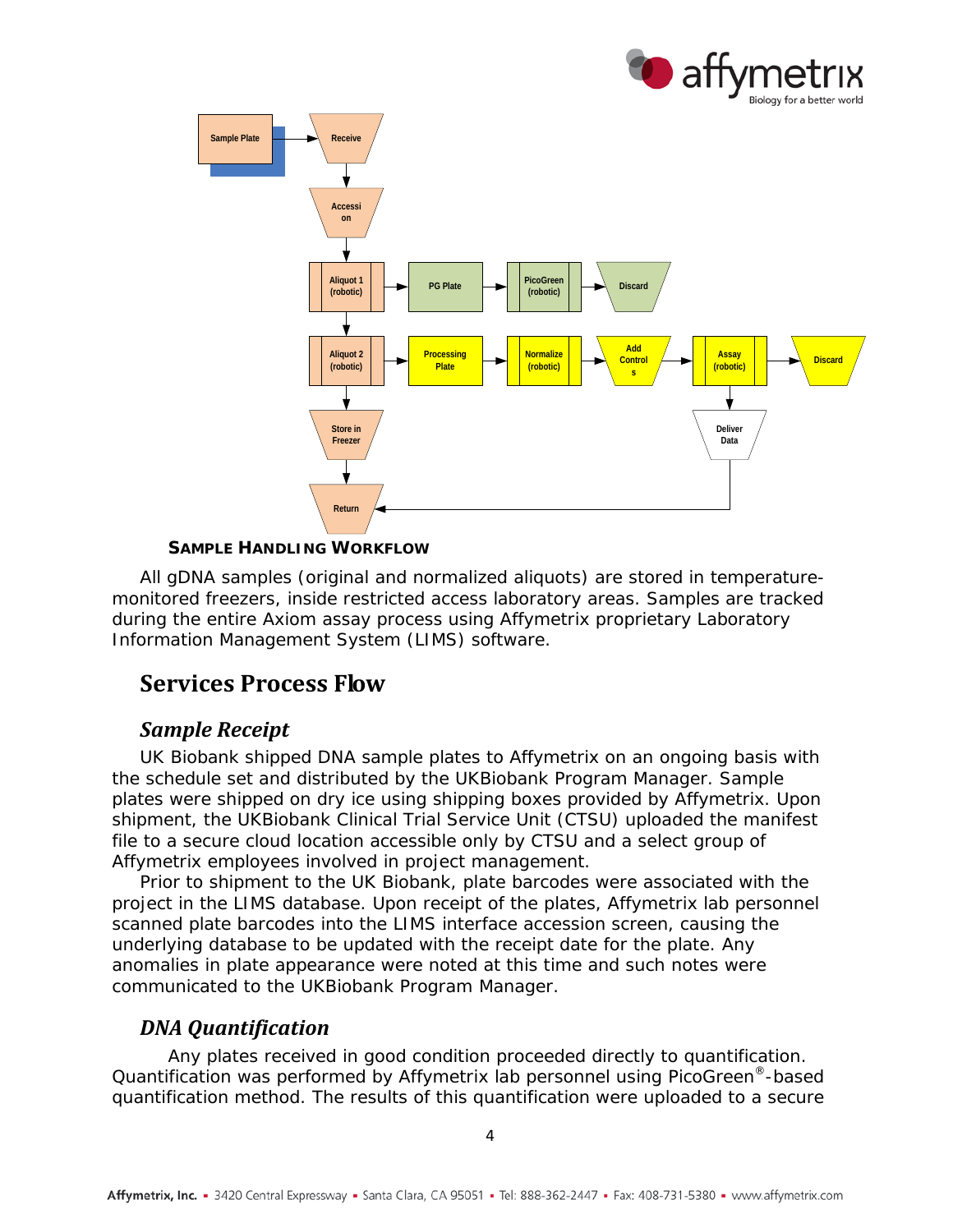

cloud location and an email notification was sent. For the purpose of this study, a DNA concentration of ≥2ng/uL was used as a threshold. Plates with ≥80% of samples having a concentration higher than the threshold were considered to be passing. In practice, plates with more than a few samples below this threshold were flagged for review by UK Biobank staff and processing of such plates was undertaken only upon agreement by both parties. In some cases, replacement sample plates were provided.

### <span id="page-4-0"></span>*Sample Normalization*

Plates passing the quantification step were then used to make normalized working plates. Using the concentrations determined, samples were transferred and diluted as appropriate to the working concentration for the Axiom assay. During the normalization step, two control gDNA samples were added to each plate. When plating samples, customers are instructed to leave wells A12 and E12 blank for this purpose.

### <span id="page-4-1"></span>*Sample processing using the Axiom assay*

For an overview of the Axiom® assay, please see Axiom® 2.0 Assay Automated Workflow (Reference [2\)](#page-7-2).

### <span id="page-4-2"></span>*Reprocessing*

In cases where sample quality was regarded by an experienced analyst to be inadequate, samples were reprocessed. This could be done either for a whole processing plate, in which case the assay would be redone from the normalized DNA, or for a subset of samples in a plate. For the latter case, samples would be combined using automation to create a new barcoded 96-well plate of normalized DNA for processing. The transfer was tracked in LIMS such that the original DNA well location was preserved.

### <span id="page-4-3"></span>*Data Analysis*

Data analysis was done according to the Best Practices Guide in the Axiom<sup>®</sup> Genotyping Solution Data Analysis Guide (Reference [3\)](#page-7-3). Any exceptions or additions are detailed in the Affymetrix UKB\_WCSGAX Genotype Data Generation note (Reference [1\)](#page-7-1).

Note that for each sample plate, two well-characterized control samples derived from cell lines were included. These controls allowed for checking of control concordance to 1000 Genomes data as well as sample reproducibility. This information, combined with sample data quality for the rest of the plate, was used to make decisions about reprocessing samples. Note that in some cases data from a previous experiment with a given sample might have been included in the final delivery if the reprocessing data was inferior. Processing plate identities are included in the sample table delivered with the genotypes.

Data was delivered in batches for which genotype clustering was done together. These batches were created by gathering the equivalent of approximately 50 processing plates or about 4800 samples. Array image scans were chosen for a specific batch because data quality was deemed adequate or reprocessing had already been attempted. For each batch, when deliverables were created by one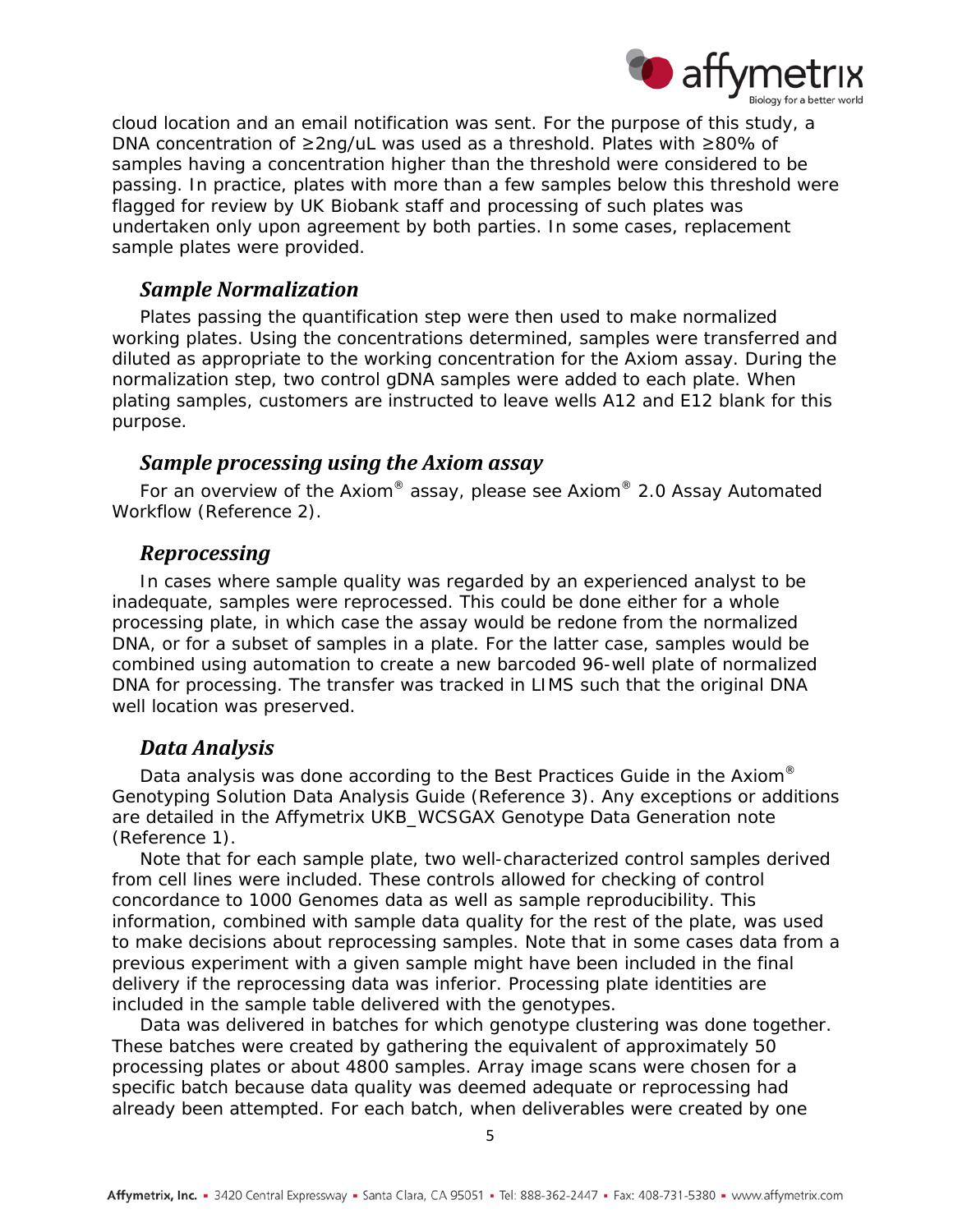

analyst, another analyst would review the work carefully. An additional check ("final review") was done upon completion of the peer review before data was made available for download by UK Biobank staff.

### <span id="page-5-0"></span>*Data Delivery*

Data was delivered using a secure cloud location and an email was sent to notify UK Biobank/WTCHG staff of data availability. Files delivered are described below.

- **UKB\_WCSGAX\_Report.pdf:** summary data analysis report for this project.
- **1 each of the following files for each batch**:
- **UKB\_WCSGAX\_<batch number>\_Sample\_Table.cvs**: sample summary report for all samples.
- **AxiomGT1.calls.txt**: file containing tables with genotype calls for all samples and all probe sets.
- **AxiomGT1.calls.NMA.txt**: file containing tables with updated genotype calls only for rare variants.
- **AxiomGT1.calls.rs429358.txt**: 1 files(s) containing tables with genotype calls for all samples and one ApoE probeset for which special genotyping parameters were applied.
- **AxiomGT1.confidences.txt**: file containing tables with confidences of the genotype calls for all samples and all probesets.
- **AxiomGT1.confidences.rs429358.txt**: 1 file(s) containing tables with confidences of the genotype calls for all samples and one ApoE probeset for which special genotyping parameters were applied.
- **AxiomGT1.snp-posteriors.txt**: file containing tables with locations of the cluster centers, etc., for each probeset.
- **AxiomGT1.summary.txt:** file containing tables with summarized A and B intensities for all samples and all probesets. These can be used for SNP plotting, using the SNPolisher package.
- **AxiomGT1.probabilites.txt**: matrix file containing comma-delimited probabilities for each genotype (AA, AB, BB) for each probeset and sample.
- **Ps.performance.txt**: matrix file with performance statistics (CallRate, Allele Counts, FLD, etc) and classification into one of seven classes: PolyHighResolution, MonoHighResolution, OffTargetVariant, NoMinorHom, CallRateBelowThreshold, Hemizygous, and Other.
- **converted.ps**: file with a suggested filtered SNP list. For human, it includes SNPs in PolyHighResolution.ps, MonoHighResolution.ps, NoMinorHom.ps, and Hemizygous.ps. \*It is highly recommended to exclude probesets that are not in the converted.ps list from downstream analysis.\*
- **PolyHighResolution.ps**: file containing SNPs with good cluster resolution and at least two examples of the minor allele.
- **MonoHighResolution.ps**: file containing SNPs with good cluster placement but less than two examples of the minor allele.
- **OffTargetVariant.ps**: file containing off-target variant SNPs. Can be called by OTV genotyping.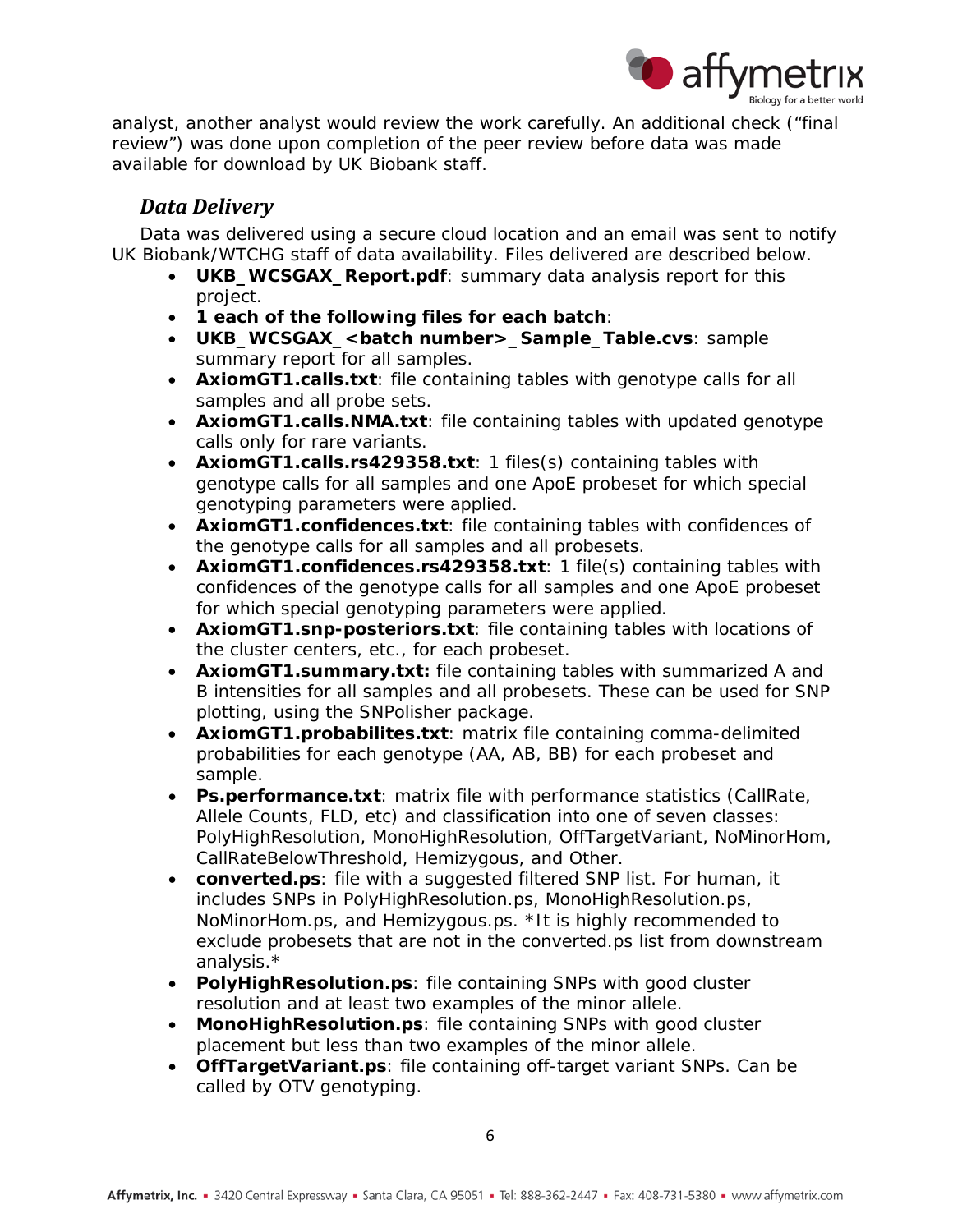

- **NoMinorHom.ps**: file containing SNPs that are missing examples of the minor homozygous genotype.
- **CallRateBelowThreshold.ps**: file containing SNPs that pass all SNP QC thresholds except for call rate.
- **Hemizygous.ps**: file containing Y, W, and MT SNPs.
- **Other.ps**: file containing SNPs with one or more cluster properties below threshold.
- **\*.CHP files**: Axiom GT1 genotypes file named as: [Sample Identifier].AxiomGT1.chp (1 file for each customer and Affymetrix control sample genotyped in a given batch)
- **raw\_data folder**: 1 set of raw data files named as: [Sample Identifier].[File Type] for each customer and Affymetrix sample. Each set of files contains 2 files for a given array: \*.CEL and \*.ARR.
- **Axiom Reference Files**: standard reference files for Axiom including library files, annotation files, file format description, etc.